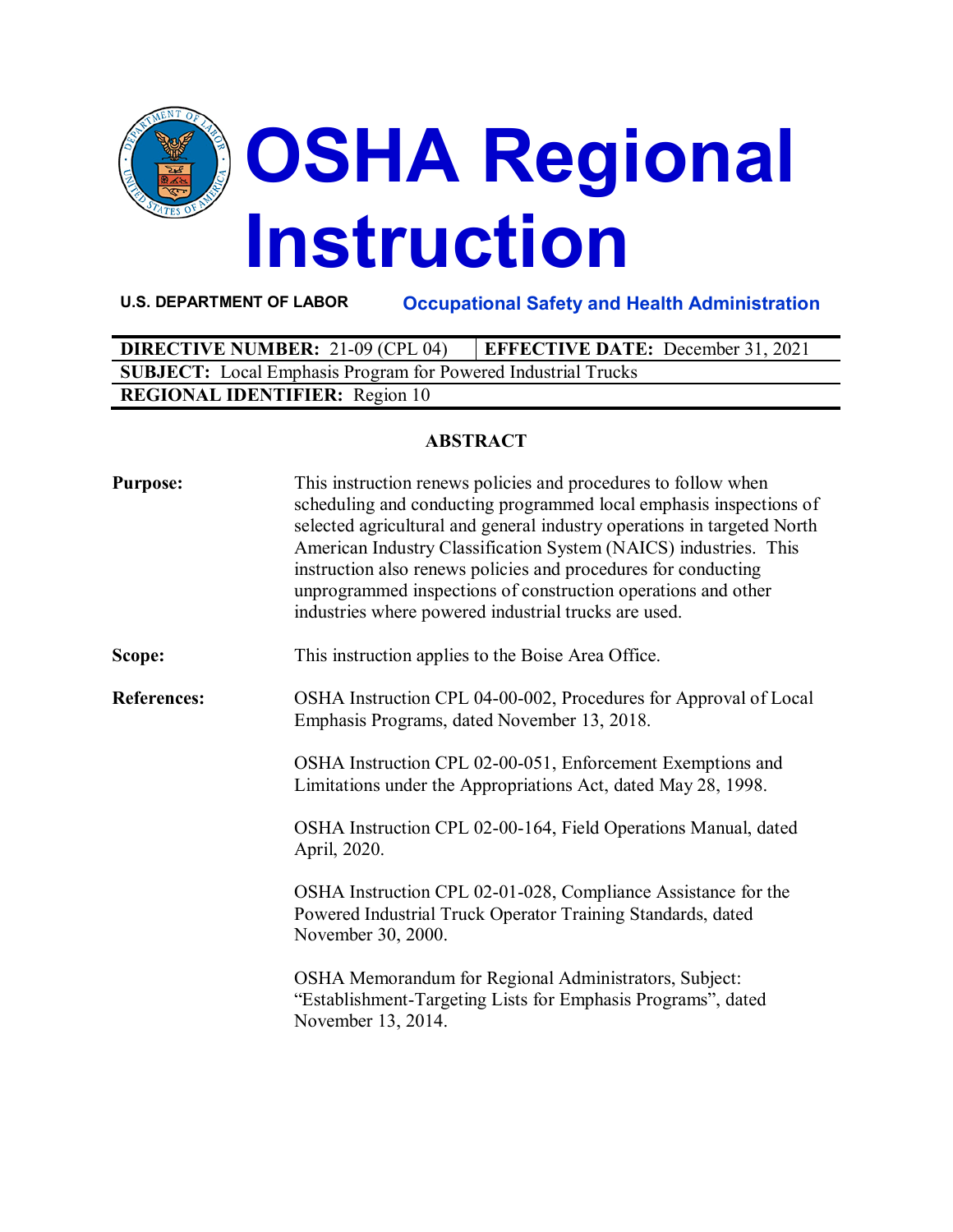|                             | OSHA Memorandum for Regional Administrators, Subject:<br>"Procedures for Local and Regional Emphasis Programs", dated<br>December 3, 2014. |
|-----------------------------|--------------------------------------------------------------------------------------------------------------------------------------------|
| <b>Cancellation:</b>        | OSHA Regional Instruction 19-12 (CPL 04), dated December 31, 2018.                                                                         |
| <b>Expiration:</b>          | This instruction will expire on December 31, 2026, but may be renewed.                                                                     |
| <b>State Plan Impact:</b>   | None.                                                                                                                                      |
| <b>Significant Changes:</b> | None.                                                                                                                                      |
| <b>Action Offices:</b>      | Boise Area Office and Office of Enforcement Programs                                                                                       |
| <b>Originating Office:</b>  | Boise Area Office and Office of Enforcement Programs                                                                                       |
| <b>Contact:</b>             | <b>Assistant Regional Administrator</b><br>Office of Enforcement Programs                                                                  |

By and Under the Authority of:

Patrig J. Kayn

Acting Regional Administrator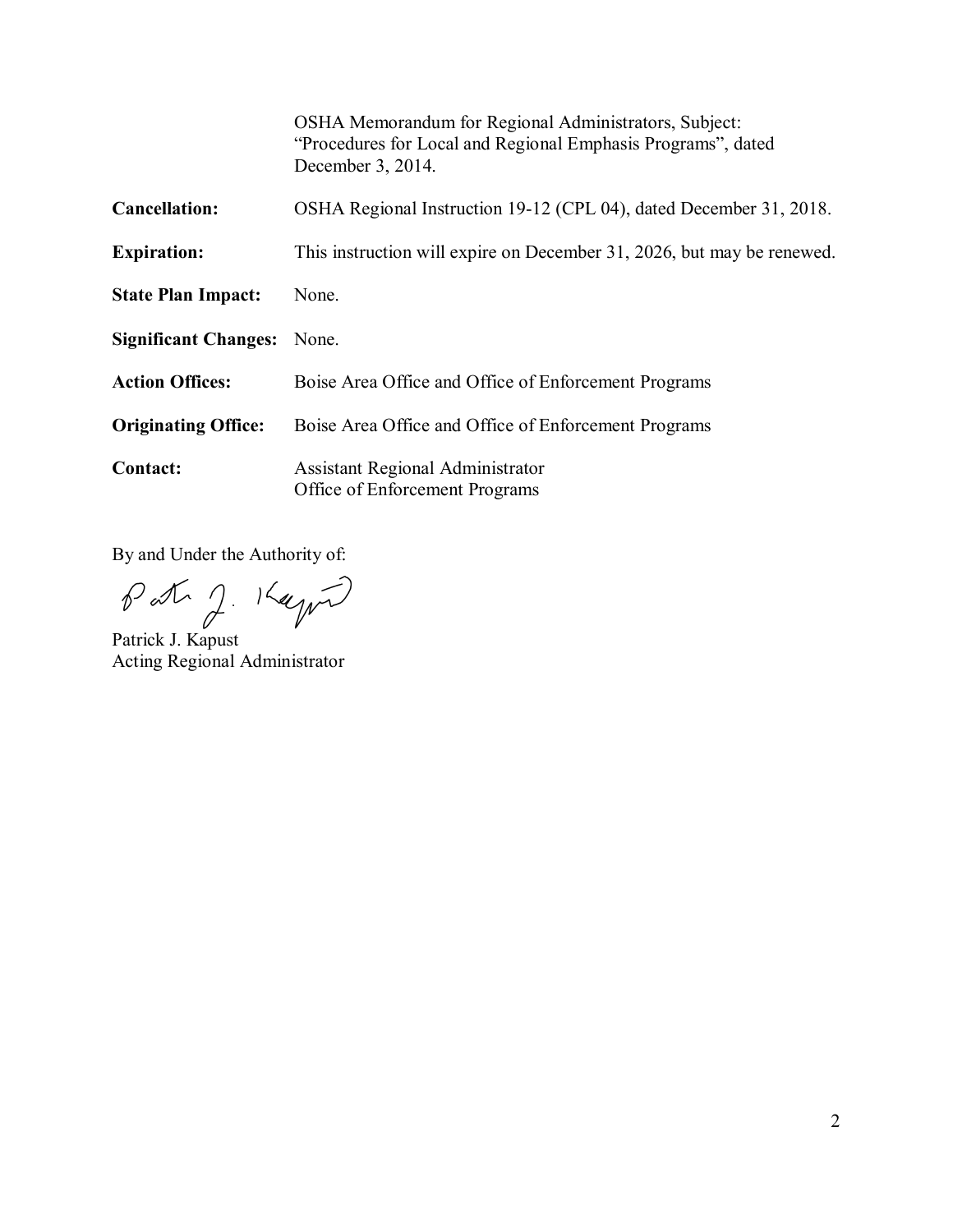# **Executive Summary**

This instruction renews the framework for a local emphasis program to reduce and/or eliminate hazards associated with Powered Industrial Truck (PIT) operations.

### **Table of Contents**

| $\mathbf{I}$ . |  |
|----------------|--|
| П.             |  |
| Ш.             |  |
| IV.            |  |
| V.             |  |
|                |  |
|                |  |
|                |  |
| IX.            |  |
| X.             |  |
|                |  |
|                |  |
|                |  |
|                |  |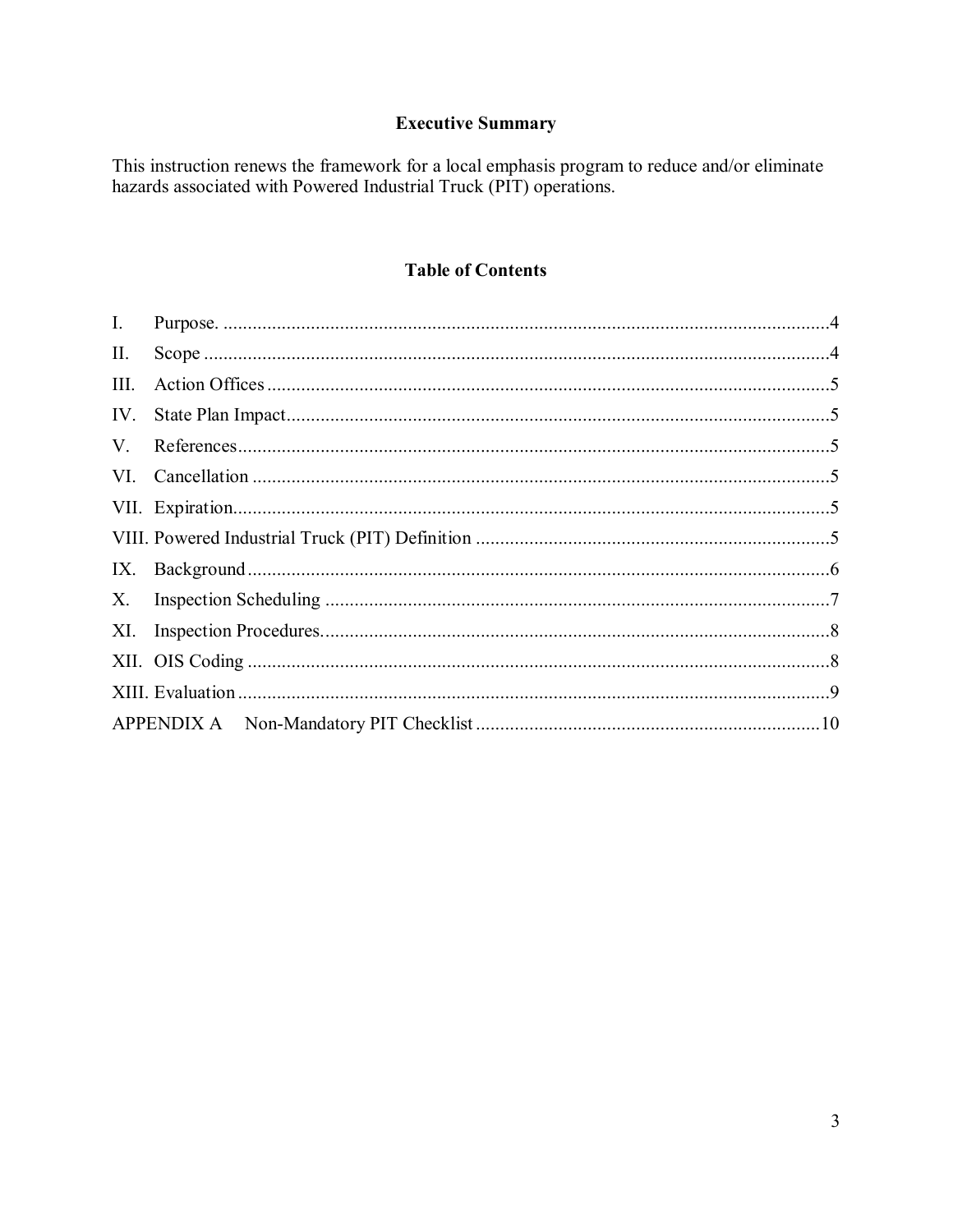### <span id="page-3-0"></span>**I. Purpose.**

This instruction renews policies and procedures to follow when scheduling and conducting programmed local emphasis inspections of selected agricultural and general industry operations in targeted North American Industry Classification System (NAICS) industries. This instruction also transmits policies and procedures for conducting unprogrammed inspections of construction operations and other industries where powered industrial trucks are used.

## <span id="page-3-1"></span>**II. Scope.**

- A. This instruction applies to programmed inspections of agricultural and general industry establishments operating within the following North American Industrial Classification System (NAICS) industries:
	- 111421: Sod Farming
	- 111940: Hay Farming
	- 112120: Diary & Milk Production
	- 311211: Grits
	- 311230: Cereal Manufacturing
	- 311411: Vegetable or Fruit
	- 311412: Frozen Food Manufacturing
	- 311422: Canned Food Manufacturing
	- 311423: Freeze Dried Food Manufacturing
	- 311514: Dairy Food Canning
	- 311612: Meat Canning
	- 311615: Chicken Canning
	- 311991: Fresh Pack Vegetables
	- 321113: Sawmills
	- 423930: Metal Scrap and Waste Merchant Wholesalers
	- 424490: Other Grocery and Related Products Merchant Wholesalers (Soft Drinks)
	- 424820: Alcoholic Beverages, Wine and Distilled Spirits Merchant Wholesalers
	- 444110: Home Improvement Centers
	- 444130: Hardware Stores
	- 444190: Building Material Dealers
	- 454390: Warehouse Clubs
	- 493110: Warehousing and Storage of General Merchandise
	- 493120: Refrigerated Warehousing and Storage
	- 493130: Farm Product Warehousing and Storage
	- 493190: Miscellaneous Storage
	- 532310: Home and Garden Equipment Rentals
- B. This instruction also applies where PITs are used on construction operations being inspected as the result of other programmed or unprogrammed targeting initiatives.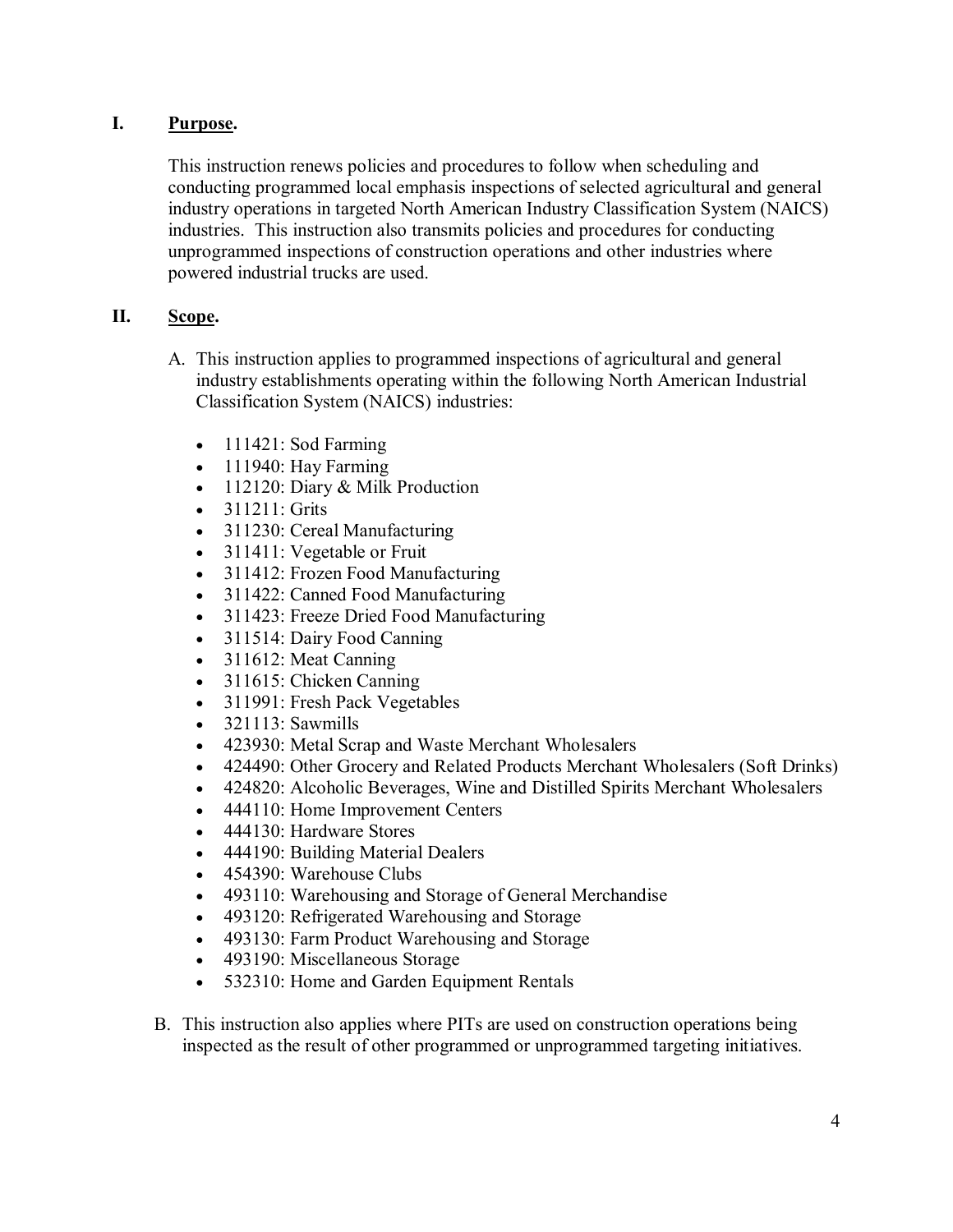C. The Boise Area Office, at the discretion of the Area Director, will also conduct inspections for complaints, formal or non-formal, and referrals which contain valid, serious allegations of PIT hazards unless there are significant resource restrictions.

#### <span id="page-4-0"></span>**III. Action Offices.**

Boise Area Office and Office of Enforcement Programs.

#### <span id="page-4-1"></span>**IV. State Plan Impact.**

None.

#### <span id="page-4-2"></span>**V. References:**

OSHA Instruction CPL 04-00-002, Procedures for Approval of Local Emphasis Programs, dated November 13, 2018.

OSHA Instruction CPL 02-00-051, Enforcement Exemptions and Limitations Under the Appropriations Act, May 28, 1998

OSHA Instruction CPL 02-00-164, Field Operations Manual, dated April, 2020.

OSHA Instruction CPL 02-01-028, Compliance Assistance for the Powered Industrial Truck Operator Training Standards, dated November 30, 2000.

OSHA Memorandum for Regional Administrators, Subject: "Establishment-Targeting Lists for Emphasis Programs", dated November 13, 2014.

OSHA Memorandum for Regional Administrators, Subject: "Procedures for Local and Regional Emphasis Programs", dated December 3, 2014.

### <span id="page-4-3"></span>**VI. Cancellation.**

OSHA Regional Instruction 19-12 (CPL 04), dated December 31, 2018.

#### <span id="page-4-4"></span>**VII. Expiration.**

This instruction will expire on December 31, 2026, but may be renewed.

#### <span id="page-4-5"></span>**VIII. Powered Industrial Truck (PIT) Definition.**

A Powered Industrial Truck (PIT) includes those vehicles covered by 29 CFR 1910.178, 29 CFR 1926.602(c) and 29 CFR 1928.51. In general industry (29 CFR 1910.178), powered industrial trucks include fork trucks, tractors, platform lift trucks used for lifting and hauling and powered by electric motors or internal combustion engines. In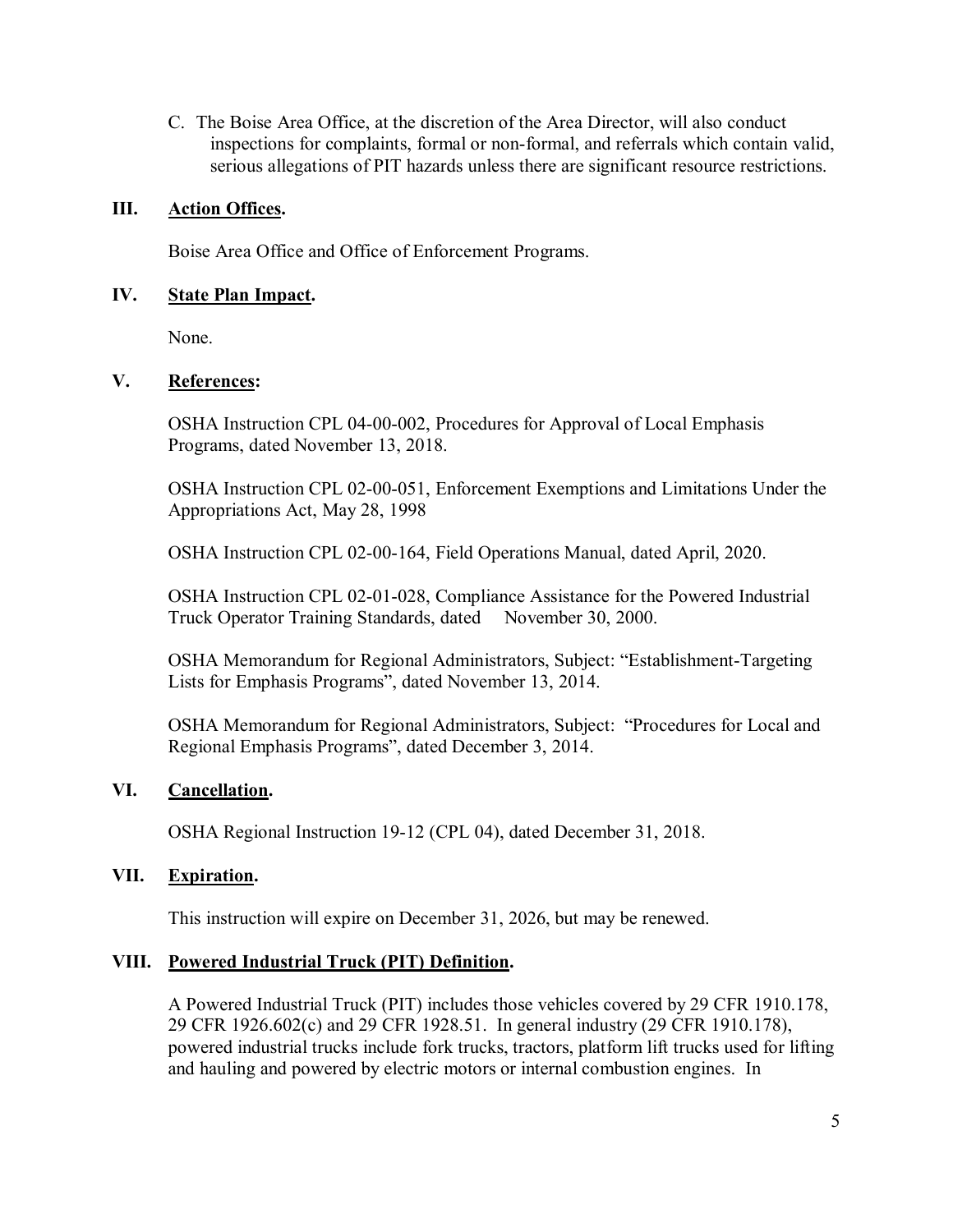construction (29 CFR 1926.602(c), a powered industrial truck includes equipment used for lifting and hauling that is not earthmoving. A covered "agricultural tractor" is a two or four-wheel drive type vehicle, or track vehicle, of more than 20 horsepower designed to furnish the power to pull, carry, propel, or drive implements (self-propelled implements are excluded) that are designed for agriculture (29 CFR 1928.51(a)). (NOTE: Farm vehicles are not included in the Powered Industrial Truck standard, 29 CFR 1910.178(a)(1); however, the General Duty Clause may be considered.)

The definition does not include compressed air or nonflammable compressed gas-operated industrial trucks, nor to vehicles intended primarily for earth moving or over-the-road hauling. However, vertical mast skid steer loaders designed as powered industrial trucks meeting ANSI B56.6 Rough Terrain Forklift Trucks would be considered PITs under 29 CFR 1910.178.

The American Society of Mechanical Engineers (ASME) defines a powered industrial truck as a mobile, power-propelled truck used to carry, push, pull, lift, stack, or tier materials. Powered industrial trucks, often called forklifts or lift trucks, can be ridden or controlled by a walking operator.

#### <span id="page-5-0"></span>**IX. Background.**

This LEP supports the Occupational Safety and Health Administration (OSHA) Fiscal Year 2022 Agency Management Plan, Agency Theme 1, Assure Safe and Healthful Workplaces, to secure safe and health workplaces, particularly in high-risk industries, including the agency's theme to protect the most vulnerable workers in high hazard industries, by targeting industries with higher than average illness and injury rates.

The U.S. Bureau of Labor Statistics reports that from 2011 to 2017, 614 workers lost their lives in forklift related incidents and more than 7,000 nonfatal injuries with days away from work occurred every year. Of the 74 fatal work injuries involving forklifts in 2017, the events that led to the most workplace deaths were non-roadway incidents (20), struck by powered vehicle, non-transport cases (13), struck by falling object cases (12), falls to lower level (11), and pedestrian vehicular incidents (9).

Forklifts were involved in 9,050 nonfatal workplace injuries or illnesses with days away from work in 2017. These cases resulted in workers taking a median of 13 days away from work, higher than the median of 8 days for all cases. Of these cases, 2,050 involved non-roadway accidents with the forklift, and 1,850 more cases involved pedestrians while the forklift was in transportation use. Forklift related occupational injuries to pedestrians resulted in the highest median days away from work (20 days) compared to other forklift related events.

There are many types of powered industrial trucks. Each type presents different operating hazards. For example, a sit-down, counterbalanced high-lift rider truck is more likely than a motorized hand truck to be involved in a falling load accident because the sit-down rider truck can lift a load much higher than a hand truck. Workplace type and conditions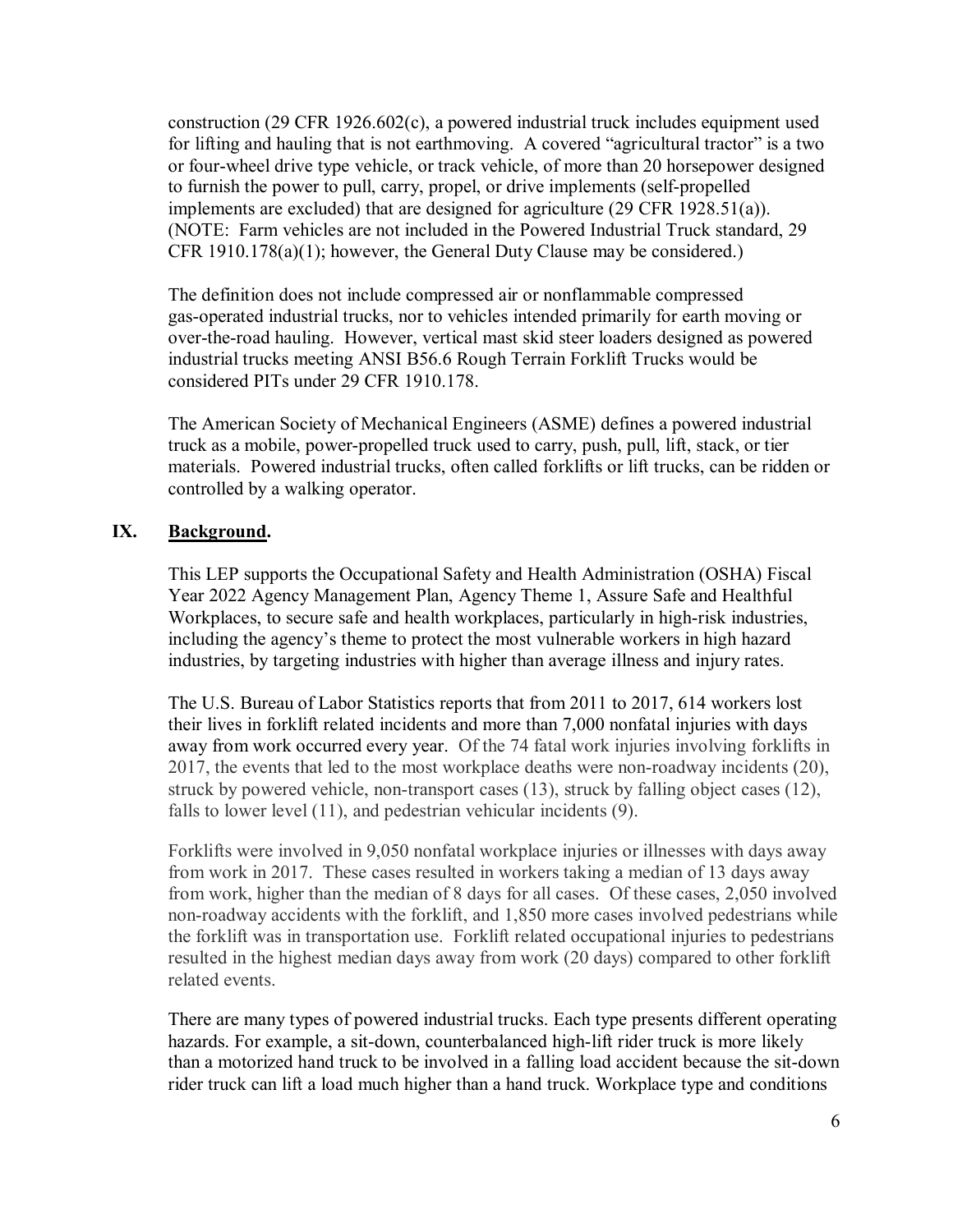are also factors in hazards commonly associated with powered industrial trucks. For example, retail establishments often face greater challenges than other worksites in maintaining pedestrian safety. Beyond that, many workers can also be injured when (1) lift trucks are inadvertently driven off loading docks; (2) lifts fall between docks and an unsecured trailer; (3) they are struck by a lift truck; or (4) they fall while on elevated pallets and tines.

The Boise Area Office conducted four fatality inspections in FY 2018- 2021 that involved a powered industrial truck. Employers were cited using the General Duty Clause for not equipping the forklifts and other powered industrial trucks with seatbelts and under 29 CFR 1910 for not providing personal protective equipment such as helmets and truck modifications. Other citations related to fall hazards, electrical hazards and hazard communication.

## <span id="page-6-0"></span>**X. Inspection Scheduling.**

- A. Outreach Program This LEP has been in place for several years and outreach is a continual effort through programs such as Safety Fests and meetings with local industry organizations. The Boise Area Office will provide updated information to employers on topics such as the OSHA standards that apply to PIT operations, how to implement a safety and health program, and details about the LEP. Information will be disseminated via the Boise Area Office electronically to employers and industry representatives.
- B. The Area Director will be responsible for developing the final list of inspection sites for this LEP. The Area Director will obtain a list of Idaho establishments in the NAICS codes listed in section II.A of this instruction from either an independent establishment search database or from the National Office. Additional sites may be added to or removed from the establishment list based on local knowledge.
- C. Any inspection sites that have received a comprehensive inspection within the previous three years will be deleted prior to finalizing the inspection list. The Area Director may also delete inspection sites that are known to be out of business. Prior to finalizing the targeting list, employer's exempt under the Appropriations Act (References in Section V. of this instruction), will be removed from the targeting list.
- D. After the deletions are complete, all remaining establishments shall be randomly selected for inspection using a random numbers table applied to the final list. The primary inspection list will include 20 randomly selected establishments. All establishments selected shall be inspected before developing a secondary list or requesting additional establishments from either the independent establishment search database or the OSHA Office of Statistical Analysis. This selection process sets forth administratively neutral criteria to identify establishments for inspection.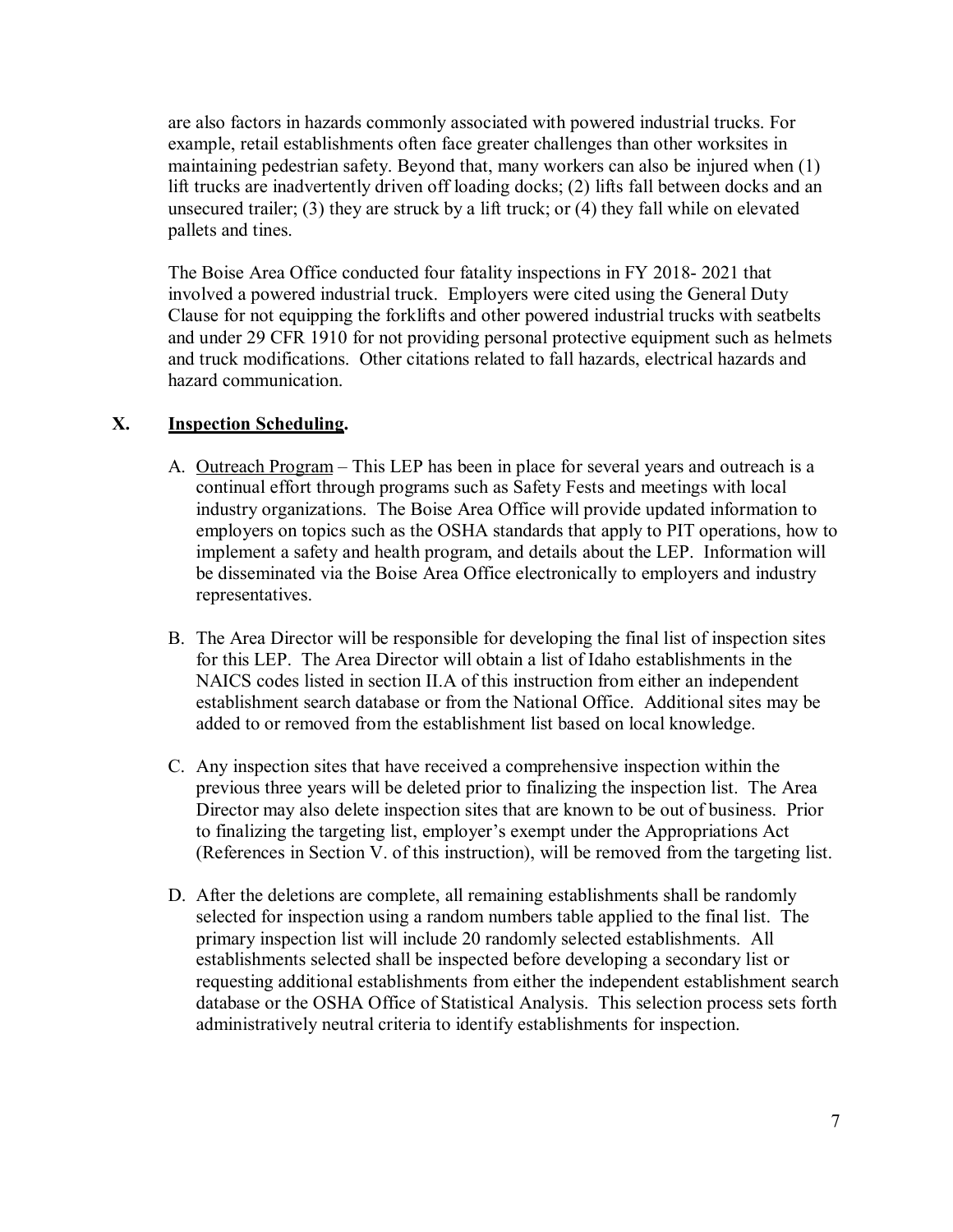E. Unprogrammed inspections will be initiated upon notification of imminent danger, fatality, catastrophe, complaints and referrals from outside OSHA of hazards related to PIT use. Compliance officers (CSHO) who observe the use of PITs while conducting other programmed and unprogrammed inspections of agricultural, general industry, and construction operations shall expand the inspection to include the use of PITs.

## <span id="page-7-0"></span>**XI. Inspection Procedures.**

- A. Inspections conducted under this LEP will be partial inspections with a focus on the use and operation of PITs within the establishment. However, as stated above, if the CSHO observes the use of PITs while conducting other inspections, the inspection shall be expanded to evaluate the use of PITs.
- B. The CSHO will review the establishment's PIT program and training program. The CSHO will also inspect the PITs used on site and interview a representative sample of equipment operators.

The CSHO will also review the employer's injury and illness records (OSHA 300 Logs and OSHA 300A Summaries) to determine whether other equipment, tasks, or processes should be inspected. The CSHO will identify trends and/or serious hazards covered by another local, regional or national emphasis program (LEP, REP, NEP). If trends or serious hazards under another LEP, REP or NEP are observed, the CSHO will expand their inspection in accordance with the applicable emphasis program.

- C. If an employer refuses to allow the compliance officer to expand an inspection being conducted under other initiatives, the compliance office must consult with the Area Director. The Area Director will consult with the Assistant Regional Administrator for Enforcement Programs and the Associate Regional Solicitor for Region X to determine if a warrant should be sought.
- D. The Area Director shall ensure that compliance officers are sufficiently qualified or trained to conduct this type of inspection. .

### <span id="page-7-1"></span>**XII. OIS Coding.**

In addition to recording information and entering data in OIS in accordance with all other relevant instructions and directives, for all inspections conducted under this directive, the following specific coding instructions apply:

A. All inspections, unprogrammed activities and compliance assistant activities involving PIT operations, including programmed and unprogrammed, shall be coded on the inspection form (formerly OSHA-1) with the designation FORKLIFT. Inspections conducted under this program shall be coded as "Programmed Planned"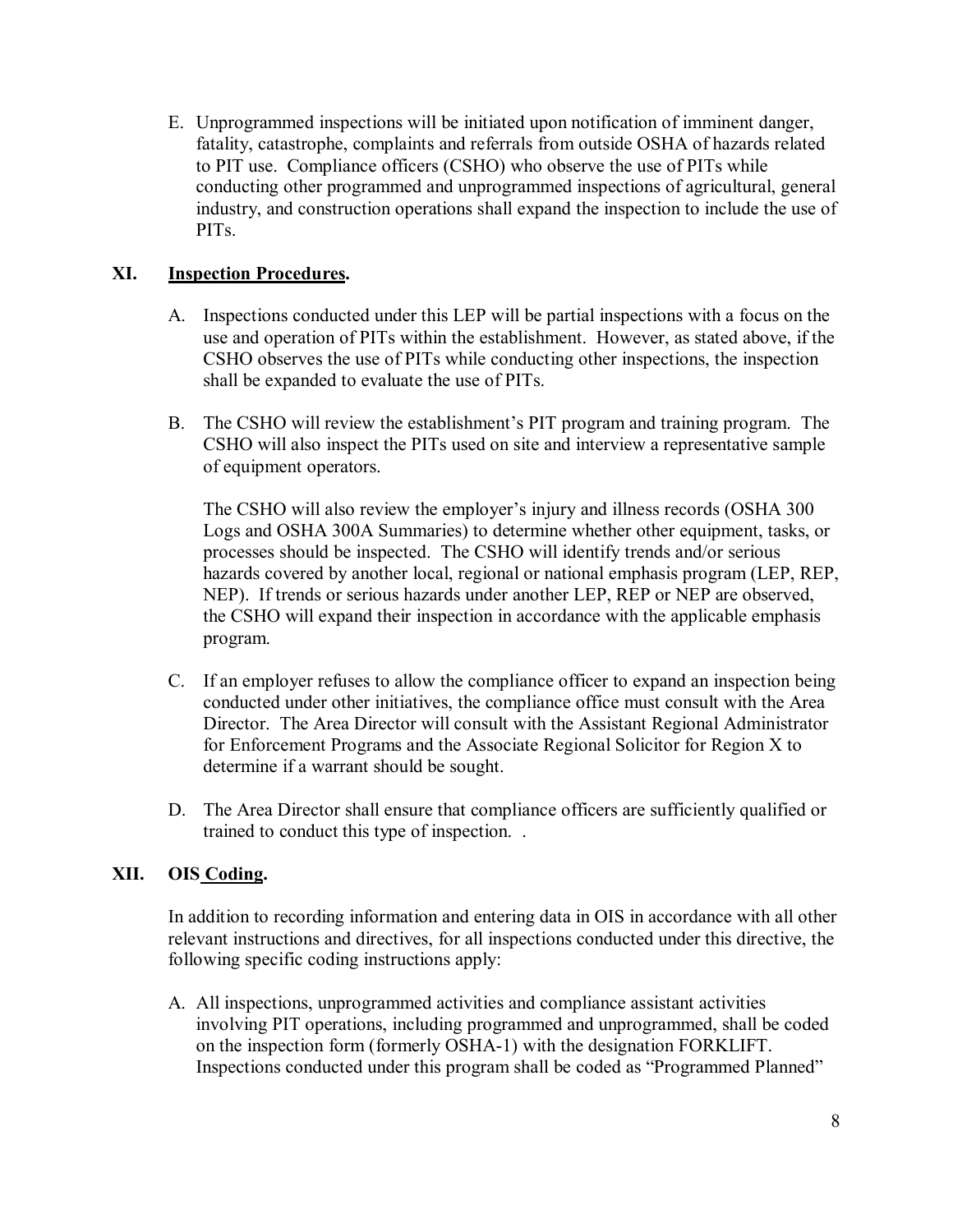or "Programmed Related" if the CSHO conducted the inspection under a different program. Also use the LEP designation "FORKLIFT". Unprogrammed inspections (i.e. Complaints, Referrals from Outside OSHA, Fatalities/Catastrophes, Employer reported hospitalization or amputation) shall be classified as "Unprogrammed" and coded under this local emphasis program designation of "FORKLIFT".

B. For those job sites that are inspected under multiple emphasis programs, appropriate coding should be included on the inspection form for each specific emphasis program.

### <span id="page-8-0"></span>**XIII. Evaluation.**

This LEP has been evaluated using criteria from OSHA Instruction CPL 04-00-002, Procedures for Approval of Local Emphasis Programs, dated November 13, 2018. The Area Director may be asked to provide input concerning special problems that may have surfaced during the year, recommendations to improve the LEP, and recommendations to renew or not renew the LEP.

The Office of Enforcement Programs shall review the input and prepare an evaluation to be submitted to the Regional Administrator for review at the midpoint, and at the completion of the program.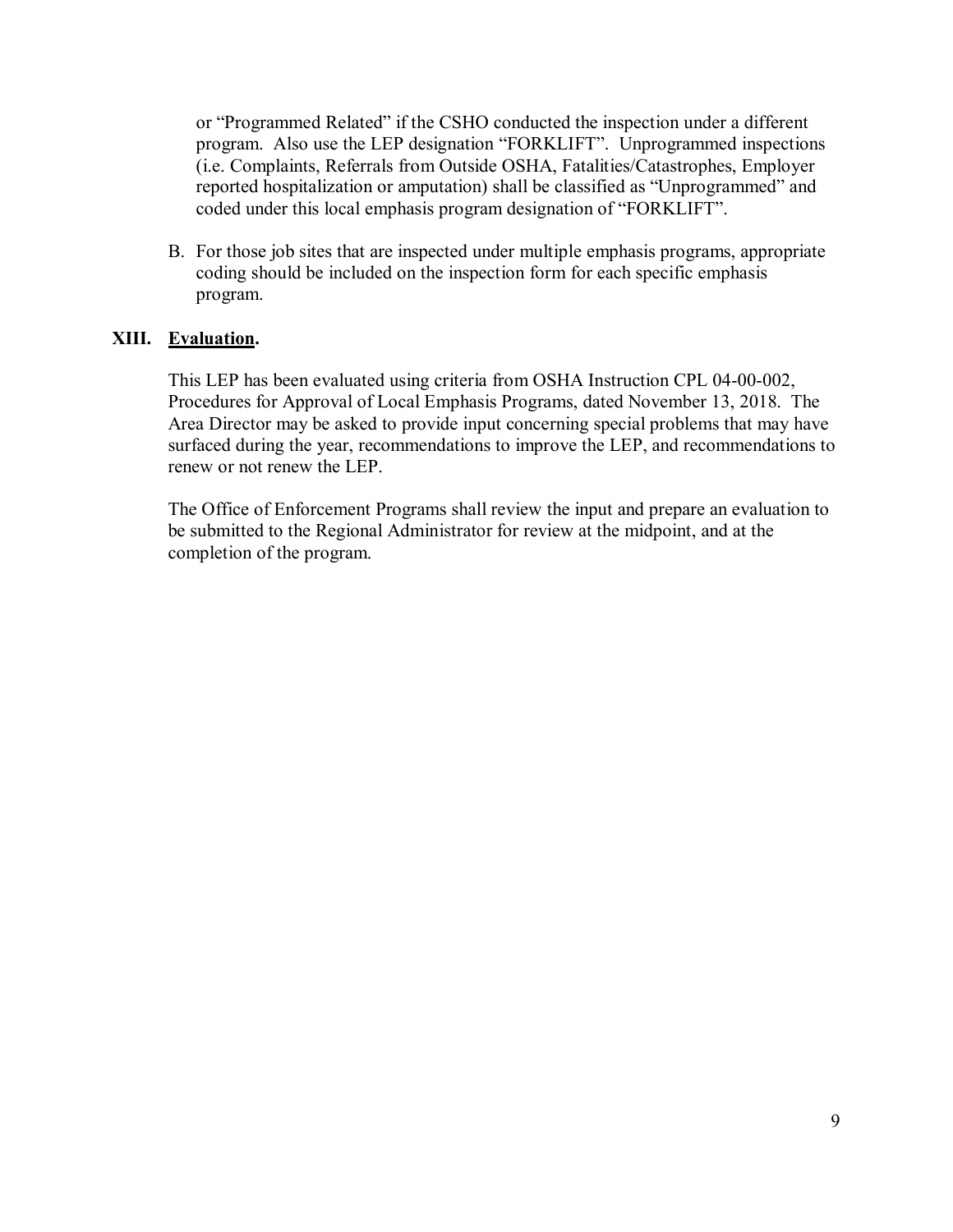#### **APPENDIX A Non-Mandatory PIT Checklist**

<span id="page-9-1"></span><span id="page-9-0"></span>This checklist is intended to provide compliance assistance to employers and compliance officers working in general industry operations. It is not intended to be a replacement for a comprehensive review of the OSHA standards nor does compliance with this checklist imply any exemptions from inspections or citations.

Do industrial trucks acquired after February 15, 1972, meet the design requirements in "American National Standard for Powered Industrial Trucks, Part II, ANSI B56.1-1969"? 29 CFR 1910.178(a)(2)

Has the manufacturer provided written approval for modifications that affect the capacity and safety operations of the equipment? 29 CFR 1910.178(a)(4)

Do industrial trucks have labels designating approval for use in various hazardous and/or non-hazardous locations? 29 CFR 1910.178(a)(3) and 29 CFR 1910.178(a)(7)

### **Designations**

Are supervisors and procurers of equipment aware of the eleven designations of industrial trucks or tractors (D, DS, DY, E, ES, EE, EX, G, GS, LP, and LS)? 29 CFR 1910.178(b)

### **Designated Use of Requirements**

Are supervisors and operators knowledgeable about the use of industrial trucks in various locations? 29 CFR 1910.178(c)(1)

### **Fuel Handling and Storage Requirements**

Is the storage and handling of liquid fuels in accordance with NFPA Flammable and Combustible Liquids Code (NFPA No. 58-1969)? 29 CFR 1910.178(f)(1)

Is the storage and handling of liquefied petroleum gas fuel in accordance with NFPA Storage and Handling of Liquefied Petroleum Gases (NFPA No. 58-1969)? 29 CFR 1910.178(f)(2)

# **Changing and Charging Storage Batteries**

Are battery-charging installations located in areas designated for that purpose? 29 CFR 1910.178(g)(1)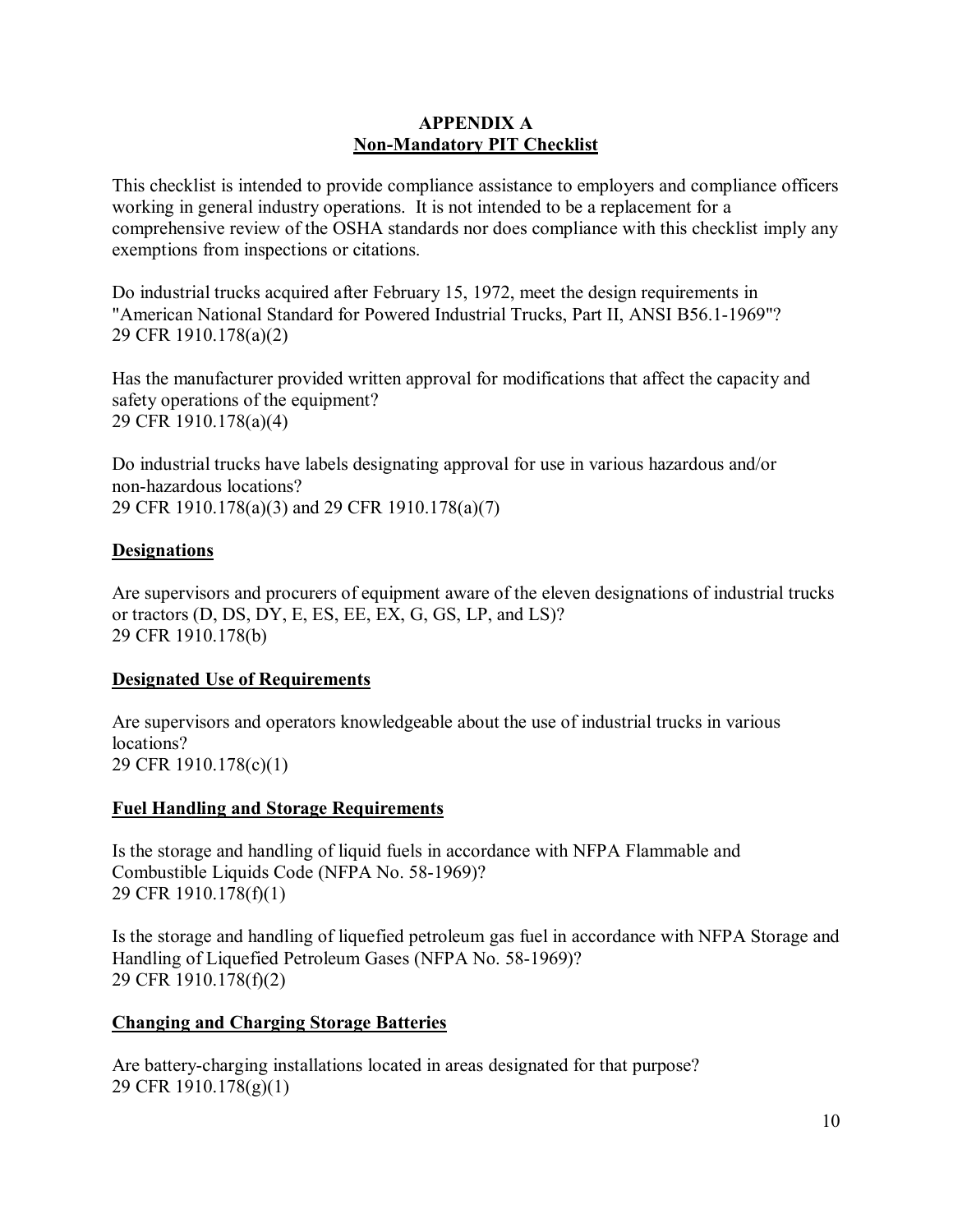Are facilities provided for flushing and neutralizing spilled electrolyte? 29 CFR 1910.178(g)(2)

Are facilities provided for adequate ventilation for dispersal of fumes from gassing batteries? 29 CFR 1910.178(g)(2)

Is proper handling equipment (conveyor and hoists) provided for handling batteries? 29 CFR 1910.178(g)(4)

Is a carbon filter or siphon provided for handling electrolyte? 29 CFR 1910.178(g)(6)

Is care taken to ensure that vent caps are functioning when charging batteries? Note: The battery (or compartment) cover(s) shall be open to dissipate heat. 29 CFR 1910.178(g)(9)

Is smoking prohibited in the charging area? 29 CFR 1910.178(g)(10)

Are precautions taken to prevent open flames, sparks, or electric arcs in battery-charging areas? 29 CFR 1910.178(g)(11)

Are tools and other metallic objects kept away from the tops of uncovered batteries? 29 CFR 1910.178(g)(12)

### **Dockboards (bridge plates)**

Are portable and powered dockboards strong enough to carry the load imposed on them? 29 CFR 1910.30(a)(i)

Are portable dockboards secured in position, either by being anchored or equipped with devices that will prevent slippage? 29 CFR 1910.30(a)(2)

Are handholds or other effective means provided on portable dockboards to ensure safe handling? 29 CFR 1910.30(a)(4)

#### **Operator Training**

Are only trained and authorized operators permitted to operate a powered industrial truck? 29 CFR 1910.178(l)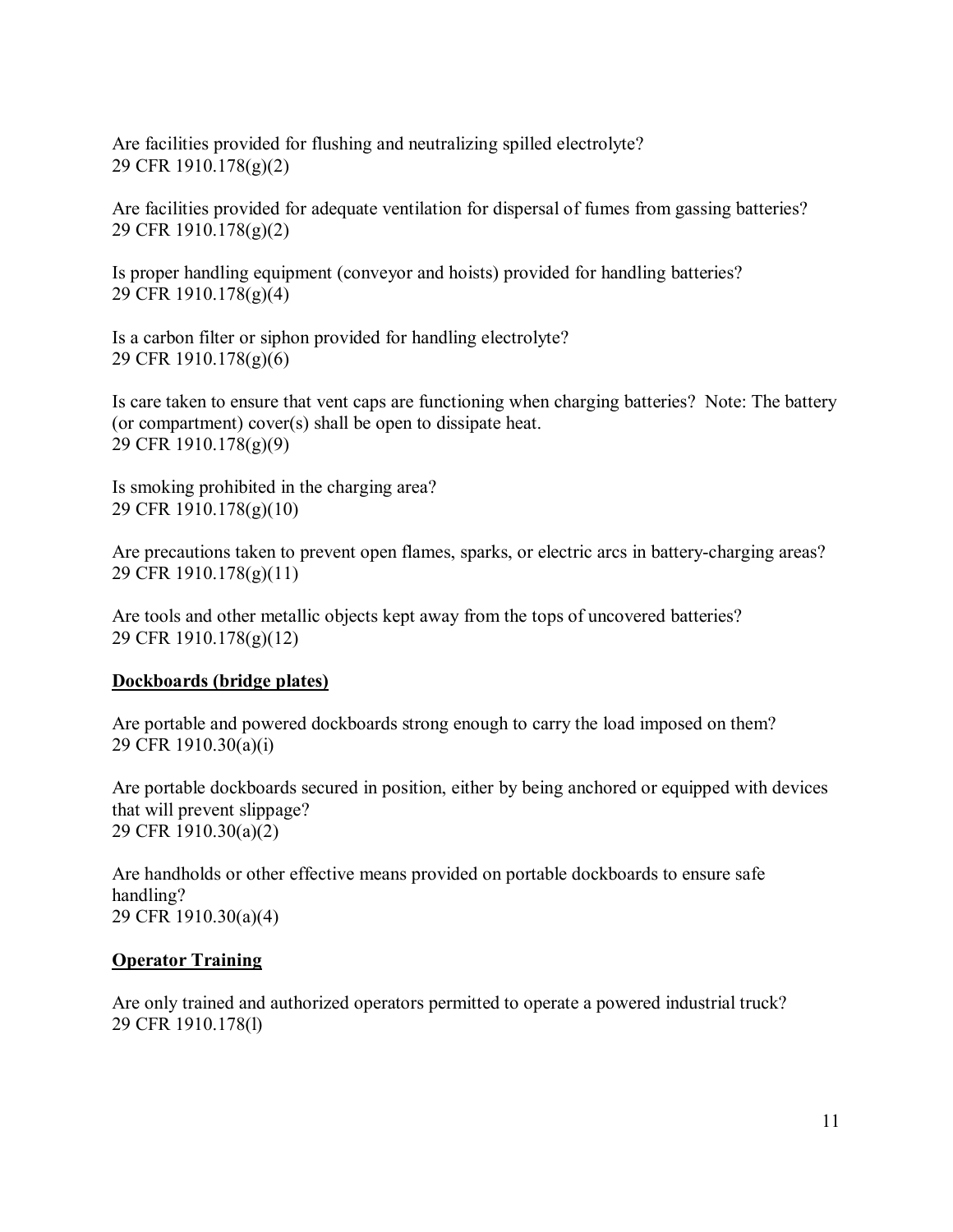## **Truck Operations**

Is it prohibited for a person to stand or pass under the elevated portion of any truck, whether loaded or empty? 29 CFR 1910.178(m)(2)

Are unauthorized personnel prohibited from riding on powered industrial trucks? 29 CFR 1910.178(m)(3)

Is it prohibited for arms or legs to be placed between the uprights of the mast or outside the running lines of a truck? 29 CFR 1910.178(m)(4)

Is it required for load-engaging means to be fully lowered, controls neutralized, power shut off, and brakes set when a powered industrial truck is left unattended? 29 CFR 1910.178(m)(5)(i)

Is it required to maintain a safe distance from the edge of ramps or platforms while on any elevated dock, platform, or freight car? 29 CFR 1910.178(m)(6)

Is an overhead guard used as protection against falling objects? 29 CFR 1910.178(m)(9)

Is a load backrest extension used whenever necessary to minimize the possibility of the load or part of it from falling backward? 29 CFR 1910.178(m)(10)

Are only approved industrial trucks used in hazardous locations? 29 CFR 1910.178(m)(11)

### **Traveling**

Is it required that all traffic regulations be observed, including authorized plant speed limits? 29 CFR 1910.178(n)(1)

Is it required to yield the right of way to ambulances, fire trucks, or other vehicles in emergency situations? 29 CFR 1910.178(n)(2)

Is it required that drivers not pass other trucks traveling in the same direction at intersections, blind spots, or other dangerous locations? 29 CFR 1910.178(n)(3)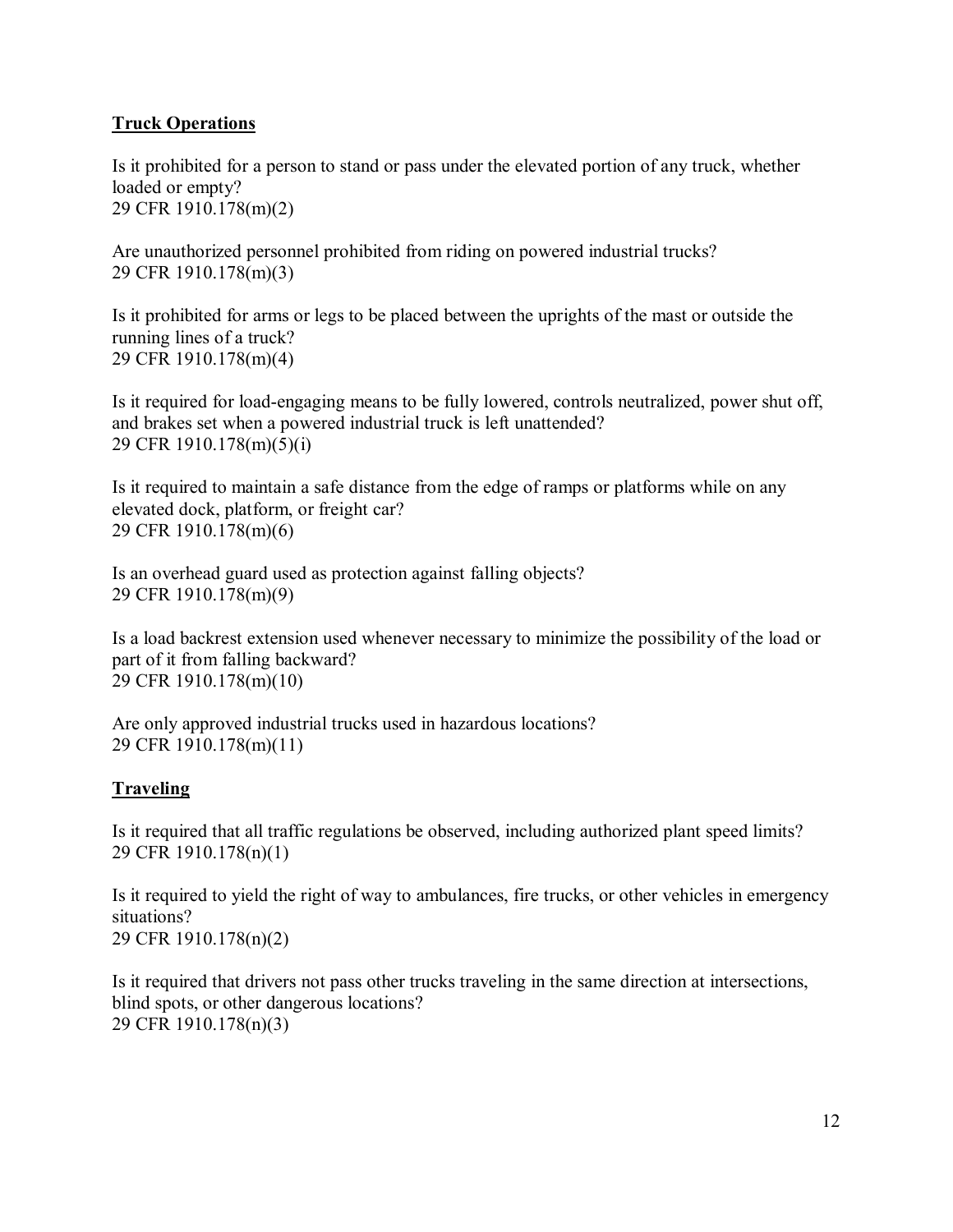Is it required that drivers slow down and sound the horn at cross aisles and other locations where vision is obstructed? 29 CFR 1910.178(n)(4)

Is it required that railroad tracks shall be crossed diagonally, wherever possible? 29 CFR 1910.178(n)(5)

Is it required that when ascending or descending grades that exceed 10 percent, loaded trucks be driven with the load upgrade? 29 CFR 1910.178(n)(7)(i)

Is it required that on all grades the load and load-engaging means be tilted back, if applicable, and raised only as far as necessary to clear the road surface? 29 CFR 1910.178 (n)(7)(iii)

Is it required that under all travel conditions the truck be operated at a speed that will permit it to stop in a safe manner? 29 CFR 1910.178(n)(8)

Is stunt driving and horseplay prohibited? 29 CFR 1910.178(n)(9)

Are dockboards or bridge plates properly secured before they are driven over? 29 CFR 1910.178(n)(11)

Is it required that elevators be approached slowly, and then entered squarely after the elevator car is properly leveled? 29 CFR 1910.178(n)(12)

Is it required that motorized hand trucks enter elevators or other confined areas with load end forward? 29 CFR 1910.178(n)(13)

### **Loading**

Are drivers instructed that only stable or safely arranged loads be handled? 29 CFR 1910.178(o)(1)

Are drivers instructed that only loads within the rated capacity of the truck shall be handled? 29 CFR 1910.178(o)(2)

Is a load-engaging means placed under the load as far as possible? 29 CFR 1910.178(o)(5)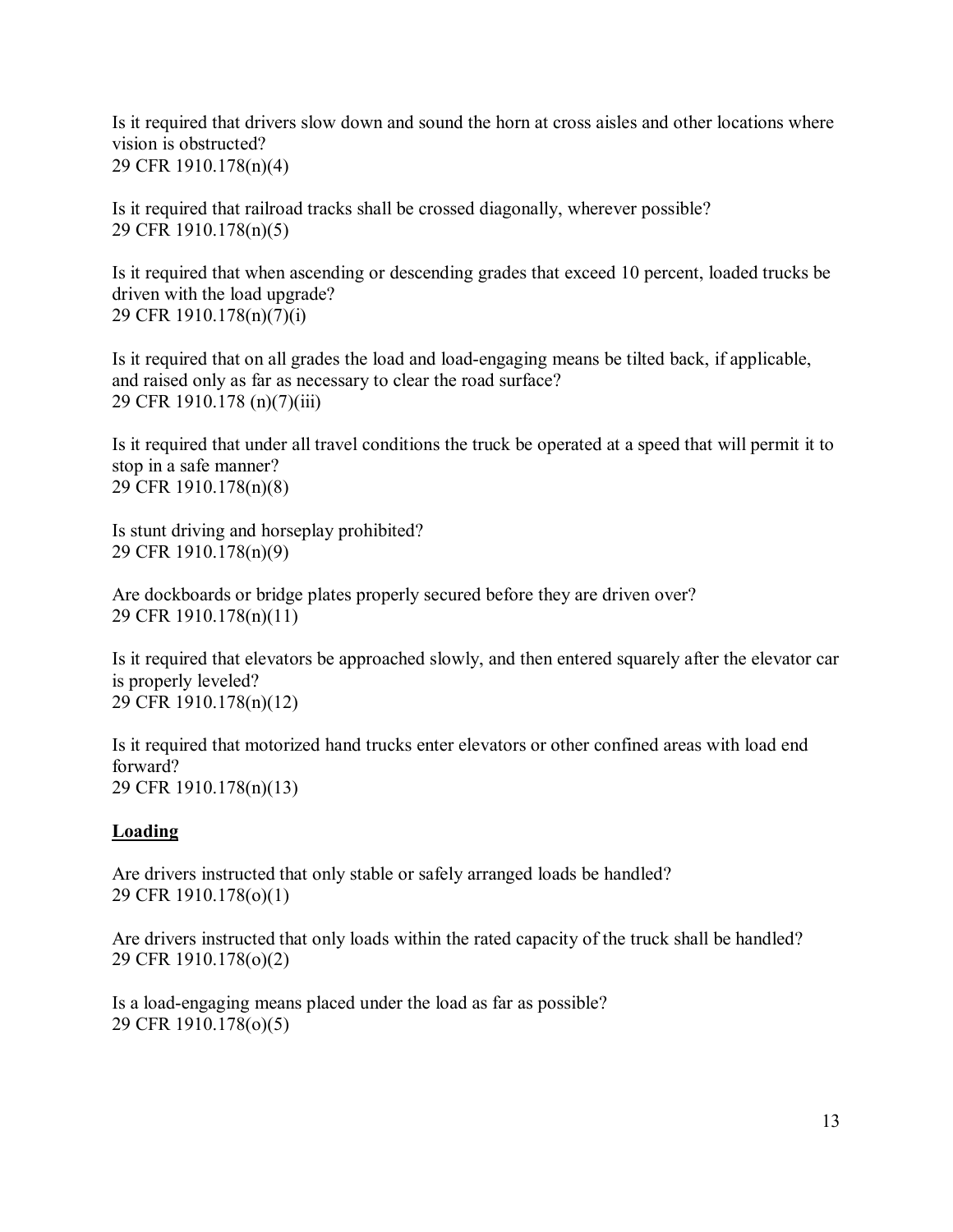Are drivers required to use extreme care when tilting the load forward or backward, particularly when high tiering? 29 CFR 1910.178(o)(6)

#### **Operation of the Truck**

Are personnel instructed that fuel tanks not be filled while the engine is running? 29 CFR 1910.178(p)(2)

Is it required that spillage of oil or fuel be carefully washed away or completely evaporated and the fuel tank cap replaced before restarting the engine? 29 CFR 1910.178(p)(3)

Is it prohibited for a truck to be operated with a leak in the fuel system until the leak has been corrected? 29 CFR 1910.178(p)(4)

Is it prohibited for open flames to be used for checking electrolyte level in storage batteries or gasoline level in fuel tanks? 29 CFR 1910.178(p)(5)

#### **Maintenance of Industrial Trucks**

Is it required that no repairs be made in Class I, II, and III locations? 29 CFR 1910.178(q)(2)

Is it required that repairs to the fuel and ignition systems of industrial trucks, which involve fire hazards, be conducted only in locations designated for such repairs? 29 CFR 1910.178(q)(3)

Is it required that trucks in need of repairs to the electrical system have the battery disconnected before such repairs are made? 29 CFR 1910.178(q)(4)

Is it required that industrial trucks not be altered without the manufacturer's approval? 29 CFR 1910.178(q)(6)

Is it required that industrial trucks be examined before being placed in service? 29 CFR 1910.178(q)(7)

Is it required that water mufflers be filled daily or as frequently as necessary to prevent depletion of the water supply below 75 percent of the filled capacity? 29 CFR 1910.178(q)(8)